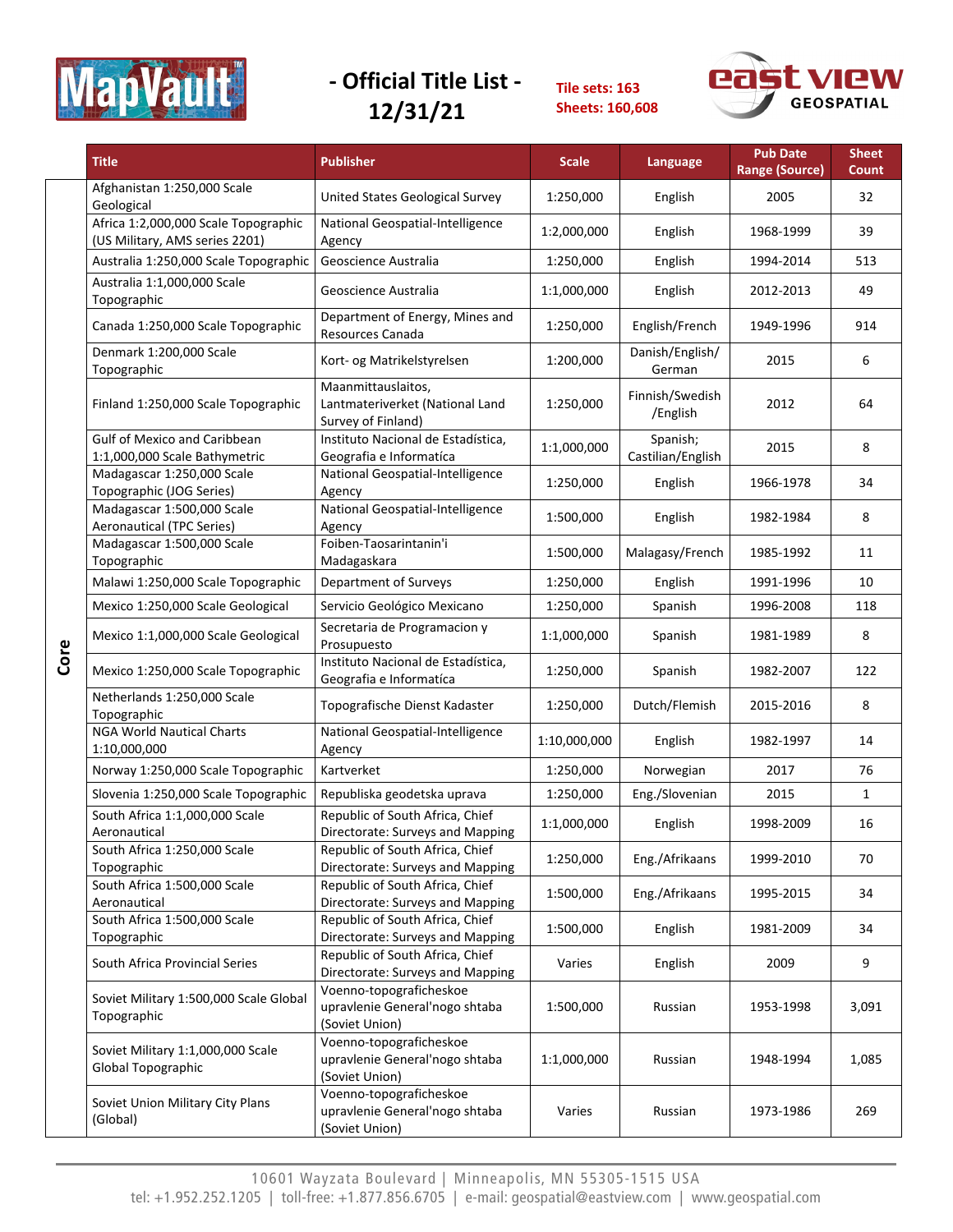



|                  | <b>Title</b>                                                               | <b>Publisher</b>                                                                                | <b>Scale</b> | Language        | <b>Pub Date</b><br><b>Range (Source)</b> | <b>Sheet</b><br>Count |
|------------------|----------------------------------------------------------------------------|-------------------------------------------------------------------------------------------------|--------------|-----------------|------------------------------------------|-----------------------|
|                  | Syria 1:1,000,000 Terrain Analysis Soil<br>Map                             | Voenno-topograficheskoe<br>upravlenie General'nogo shtaba<br>(Soviet Union)                     | 1:1,000,000  | English/Russian | 1942-1985                                | 47                    |
|                  | United States of America 1:250,000<br>Scale (USGS) Topographic             | <b>United States Geological Survey</b>                                                          | 1:250,000    | English         | 1892-1992                                | 624                   |
| Core             | Venezuela 1:500,000 Scale<br>Topographic                                   | Direccion de Cartografia Nacional                                                               | 1:500,000    | Spanish         | 1972-2000                                | 24                    |
|                  | World Map (no poles) 1:2,500,000<br>Scale (Soviet Union Karta Mira series) | Main Administration of Geodesy<br>and Cartography under the Council<br>of Ministers of the USSR | 1:2,500,000  | English/Russian | 1964-1980                                | 239                   |
|                  | Zimbabwe 1:250,000 Scale<br>Topographic                                    | Surveyor-General, Zimbabwe                                                                      | 1:250,000    | English         | 1975-1995                                | 31                    |
|                  | GNC 1:5,000,000 Scale Global Aero<br>Charts                                | National Geospatial-Intelligence<br>Agency                                                      | 1:5,000,000  | English         | 1981-1999                                | 30                    |
| <b>Open Data</b> | JNC 1:2,000,000 Scale Global Aero<br>Charts                                | National Geospatial-Intelligence<br>Agency                                                      | 1:2,000,000  | English         | 1971-1999                                | 120                   |
|                  | ONC 1:1,000,000 Scale Global Aero<br>Charts                                | National Geospatial-Intelligence<br>Agency                                                      | 1:1,000,000  | English         | 1969-2005                                | 216                   |
| Core,            | TPC 1:500,000 Scale Global Aero<br>Charts                                  | National Geospatial-Intelligence<br>Agency                                                      | 1:500,000    | English         | 1989-2002                                | 510                   |
|                  | Africa 1:2,000,000 Scale Topographic<br>(AMS series 2201, early editions)  | United States Army Map Service                                                                  | 1:2,000,000  | English         | 1930-1960                                | 34                    |
|                  | United States City Plans (Soviet Union<br>Military)                        | Voenno-topograficheskoe<br>upravlenie General'nogo shtaba<br>(Soviet Union)                     | Varies       | Russian         | 1975-1985                                | 70                    |
|                  | Antananarivo (Madagascar) 1:10,000<br>Scale Soviet City Plan               | Voenno-topograficheskoe<br>upravlenie General'nogo shtaba<br>(Soviet Union)                     | 1:10,000     | Russian         | 1985                                     | 1                     |
|                  | Botswana 1:250,000 Scale<br>Topographic                                    | Botswana Department of Surveys &<br>Mapping                                                     | 1:250,000    | English         | 1979-1990                                | 40                    |
|                  | Botswana 1:50,000 Scale Topographic                                        | Botswana Department of Surveys &<br>Mapping                                                     | 1:50,000     | English         | 2007-2014                                | 1,012                 |
|                  | Burundi 1:50,000 Scale Topographic<br>(US Military TLM Series)             | National Geospatial-Intelligence<br>Agency                                                      | 1:50,000     | English         | 1994                                     | 40                    |
|                  | Cabo Verde 1:25,000 Scale<br>Topographic                                   | Carta Militar De Portugal                                                                       | 1:25,000     | Portuguese      | 1968-1978                                | 39                    |
| ၛၟ               | Liberia 1:50,000 Scale Topographic<br>Maps (LIB50)                         | Liberian Cartographic Service                                                                   | 1:50,000     | English         | 1983-1989                                | 64                    |
| Afri             | Madagascar 1:50,000 Scale<br>Topographic                                   | Foiben-Taosarintanin'i<br>Madagaskara                                                           | 1:50,000     | French          | 1955-1988                                | 162                   |
|                  | Malawi 1:50,000 Scale Topographic                                          | Department of Surveys                                                                           | 1:50,000     | English         | 1962-1996                                | 153                   |
|                  | Mauritania 1:1,000,000 Scale<br>Geological                                 | Direction des Mines et de<br>L'Industrie                                                        | 1:1,000,000  | French          | 1968                                     | 5                     |
|                  | Nigeria 1:250,000 Scale Aero Chart<br>(EV1501 AIR)                         | East View Geospatial, Inc.                                                                      | 1:250,000    | English         | 2016                                     | 69                    |
|                  | Senegal 1:50,000 Scale Topographic                                         | <b>Direction des Travaux</b><br>géographiques et cartographiques                                | 1:50,000     | French          | 1955-1971                                | 142                   |
|                  | Senegal 1:200,000 Scale Topographic                                        | Direction des Travaux<br>géographiques et cartographiques                                       | 1:200,000    | French          | 2005-2008                                | 27                    |
|                  | Somalia (Northern) 1:100,000 Scale<br>Topographic (Y629)                   | Defense Mapping Agency<br>Topographic Center                                                    | 1:100,000    | English         | 1988-1989                                | 31                    |
|                  | Somalia (Southern) 1:100,000 Scale<br>Topographic (Y630)                   | Defense Mapping Agency<br><b>Topographic Center</b>                                             | 1:100,000    | English         | 1982-1992                                | 146                   |
|                  | Somaliland Protectorate 1:125,000<br>Scale Topographic (DCS 39)            | Directorate of Colonial Surveys                                                                 | 1:125,000    | English         | 1952-1955                                | 66                    |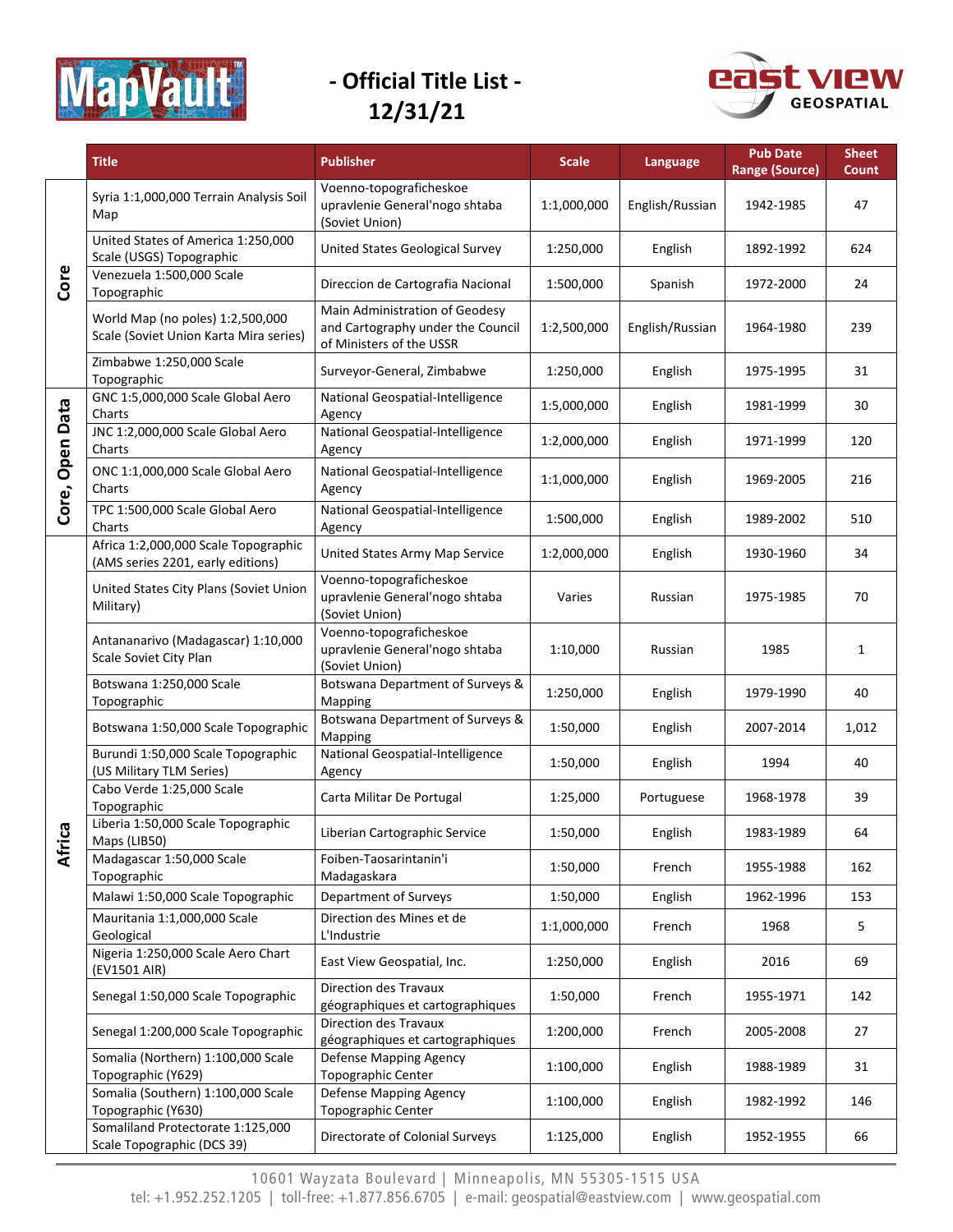



|          | <b>Title</b>                                                              | <b>Publisher</b>                                                         | <b>Scale</b> | Language        | <b>Pub Date</b><br><b>Range (Source)</b> | <b>Sheet</b><br>Count |
|----------|---------------------------------------------------------------------------|--------------------------------------------------------------------------|--------------|-----------------|------------------------------------------|-----------------------|
|          | Somaliland 1:250,000 Scale<br>Topographic (GSGS 3927)                     | Great Britain. War Office. General<br><b>Staff. Geographical Section</b> | 1:250,000    | English         | 1982-1992                                | 16                    |
|          | South Africa 1:50,000 Scale<br>Topographic                                | Republic of South Africa, Chief<br>Directorate: Surveys and Mapping      | 1:50,000     | Eng./Afrikaans  | 1979-2010                                | 1,912                 |
| Africa   | Tanzania 1:50,000 Scale Topographic                                       | <b>Surveys and Mapping Division</b><br>(SMD)                             | 1:50,000     | English         | 1954-1994                                | 1,266                 |
|          | Zanzibar region of Tanzania 1:10,000<br>Scale Topographic                 | Directorate of Overseas Surveys,<br>England                              | 1:10,000     | English         | 1982-1986                                | 59                    |
|          | Zimbabwe 1:50,000 Scale<br>Topographic                                    | Surveyor-General, Zimbabwe                                               | 1:50,000     | English         | 1960-2005                                | 572                   |
|          | Alaska 1:63,360 Scale Topographic<br>(USGS)                               | United States Geological Survey                                          | 1:63,360     | English         | 1948-2000                                | 2,785                 |
|          | Alaska USFS 1:63,360 Scale<br>Topographic                                 | United States Department of<br>Agriculture                               | 1:63,360     | English         | 1960-2016                                | 329                   |
|          | Antigua 1:5,000 Scale Topographic                                         | Directorate of Overseas Surveys,<br>England                              | 1:5,000      | English         | 1970-1972                                | 53                    |
|          | Bahamas 1:25,000 Scale Topographic<br>Maps (BLS)                          | Bahama Department of Lands and<br>Surveys                                | 1:25,000     | English         | 1963-1975                                | 151                   |
|          | Bahamas 1:25,000 Scale (DOS Series)<br>Topographic                        | Directorate of Overseas Surveys                                          | 1:25,000     | English         | 1962-1975                                | 50                    |
|          | Bolivia 1:100,000 Scale Topographic<br>(US Military TLM Series)           | National Geospatial-Intelligence<br>Agency                               | 1:100,000    | English/Spanish | 1976-1999                                | 258                   |
|          | Brazil 1:250,000 Scale Topographic                                        | <b>DSG</b>                                                               | 1:250,000    | Portuguese      | 1950-2009                                | 384                   |
|          | Canada 1:50,000 Scale Topographic                                         | Natural Resources Canada                                                 | 1:50,000     | English/French  | 2013                                     | 14,485                |
|          | Colombia 1:100,000 Scale<br>Topographic (US Military TLM Series)          | National Geospatial-Intelligence<br>Agency                               | 1:100,000    | English/Spanish | 1968-2009                                | 404                   |
|          | Dominican Republic 1:50,000 Scale<br>Topographic (US Military TLM Series) | National Geospatial-Intelligence<br>Agency                               | 1:50,000     | English/Spanish | 1966-2001                                | 127                   |
|          | El Salvador 1:50,000 Scale<br>Topographic (US Military TLM Series)        | National Geospatial-Intelligence<br>Agency                               | 1:50,000     | English         | 1983-2005                                | 50                    |
| Americas | Greenland 1:50,000 Scale<br>Topographic                                   | Geodætisk Institut, Denmark                                              | 1:50,000     | Danish/English  | 1949-1963                                | 213                   |
|          | Grenada 1:25,000 Topographic Maps<br>(DOS 342)                            | Directorate of Overseas Surveys                                          | 1:25,000     | English         | 1988                                     | $\overline{2}$        |
|          | Guatemala 1:50,000 Scale<br>Topographic (IGN Series E754)                 | Instituto Geografico Nacional                                            | 1:50,000     | Spanish/English | 2009                                     | 259                   |
|          | Guatemala 1:50,000 Scale<br>Topographic (US Military TLM Series)          | National Geospatial-Intelligence<br>Agency                               | 1:50,000     | English/Spanish | 1966-2006                                | 246                   |
|          | Haiti 1:25,000 Scale Topographic                                          | Service de Geodesie et de<br>Catographie                                 | 1:25,000     | French          | 1957-1962                                | 164                   |
|          | Haiti 1:50,000 Scale Topographic (US<br>Military TLM Series)              | National Geospatial-Intelligence<br>Agency                               | 1:50,000     | English/French  | 1962-1999                                | 90                    |
|          | Honduras 1:50,000 Scale Topographic<br>(US Military TLM Series)           | National Geospatial-Intelligence<br>Agency                               | 1:50,000     | English         | 1961-2005                                | 274                   |
|          | Jamaica 1:250,000 Scale Topographic                                       | <b>National Land Agency</b>                                              | 1:250,000    | English         | 2007                                     | $\mathbf{1}$          |
|          | Jamaica 1:50,000 Scale Topographic                                        | Jamaica Survey Department                                                | 1:50,000     | English         | 1982-1991                                | 20                    |
|          | Mexico 1:50,000 Scale Geological                                          | Instituto Nacional de Estadística,<br>Geografia e Informatíca            | 1:50,000     | Spanish         | 1983-2017                                | 825                   |
|          | Mexico 1:50,000 Scale Topographic                                         | Instituto Nacional de Estadística,<br>Geografia e Informatíca            | 1:50,000     | Spanish         | 1971-2015                                | 2,292                 |
|          | Nicaragua 1:50,000 Scale Topographic<br>(US Military TLM series)          | National Geospatial-Intelligence<br>Agency                               | 1:50,000     | English/Spanish | 1961-2002                                | 290                   |
|          | Panama 1:50,000 Scale Topographic<br>(US Military TLM Series)             | National Geospatial-Intelligence<br>Agency                               | 1:50,000     | English/Spanish | 1960-1999                                | 161                   |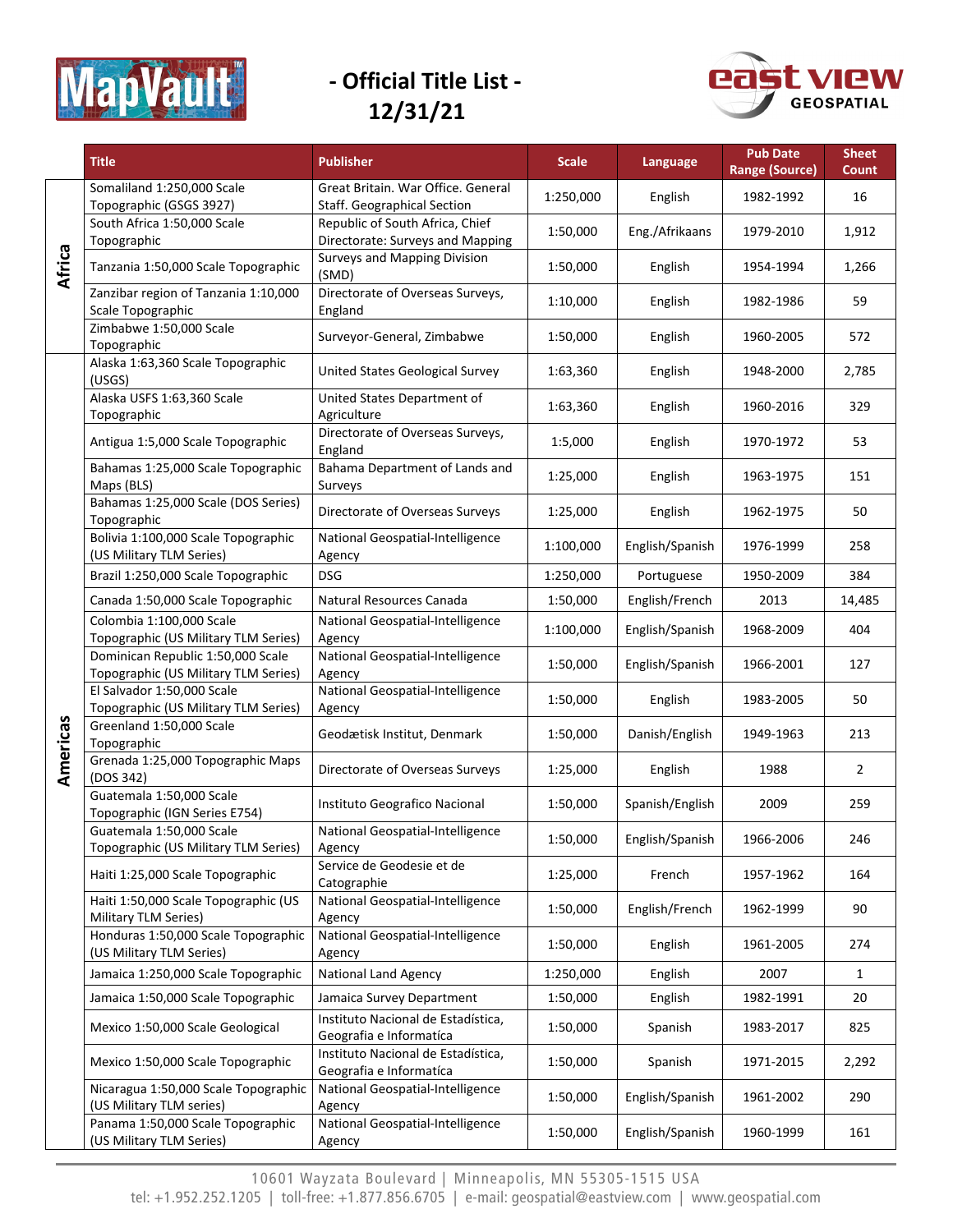



|                | <b>Title</b>                                                                                         | <b>Publisher</b>                                                                                    | <b>Scale</b> | Language              | <b>Pub Date</b><br><b>Range (Source)</b> | <b>Sheet</b><br>Count |
|----------------|------------------------------------------------------------------------------------------------------|-----------------------------------------------------------------------------------------------------|--------------|-----------------------|------------------------------------------|-----------------------|
|                | Paraguay 1:50,000 Scale<br>Topographic                                                               | Direccion del Servicio Geografico<br>Militar                                                        | 1:50,000     | English/Spanish       | 1968-2009                                | 399                   |
|                | Paraguay 1:250,000 Scale<br>Topographic                                                              | Direccion del Servicio Geografico<br>Militar                                                        | 1:250,000    | Spanish               | 1982-2004                                | 27                    |
|                | Paraguay 1:100,000 Scale<br>Topographic (US Military TLM<br>Series)                                  | National Geospatial-Intelligence<br>Agency                                                          | 1:100,000    | English/Spanish       | 1973-2005                                | 110                   |
|                | Peru 1:100,000 Scale Topographic<br>(US Military TLM Series)                                         | National Geospatial-Intelligence<br>Agency                                                          | 1:100,000    | English/Spanish       | 1967-2008                                | 373                   |
| Americas       | Puerto Rico 1:20,000 Scale (USGS<br>US TOPO Series)                                                  | United States Geological Survey                                                                     | 1:20,000     | English               | 2013-2017                                | 81                    |
|                | SAC 1:500,000 Scale Aeronautical<br>(USA)                                                            | FAA                                                                                                 | 1:500,000    | English               | 2015-2016                                | 58                    |
|                | United States of America 1:24,000<br>Scale (USGS US TOPO Series)                                     | United States Geological Survey                                                                     | 1:24,000     | English               | 2013-2017                                | 53,965                |
|                | US Virgin Islands 1:20,000 Scale<br>(USGS US TOPO Series)                                            | United States Geological Survey                                                                     | 1:20,000     | English               | 2013                                     | 17                    |
|                | USFS 1:24,000 Scale Topographic                                                                      | United States Department of<br>Agriculture                                                          | 1:24,000     | English               | 1950-2016                                | 10,396                |
|                | WAC 1:1,000,000 Scale<br>Aeronautical                                                                | FAA                                                                                                 | 1:1,000,000  | English               | 2015-2016                                | 19                    |
|                | <b>Bangladesh Coastal Areas</b><br>1:10,000 Scale Topographic                                        | Bangladesh Inland Water Transport<br>Authority in co-operation with<br>FINNIDA, Finland             | 1:10,000     | English               | 1996-2000                                | 1,584                 |
|                | Cambodia 1:50,000 Scale<br>Topographic (US Military TLM<br>Series)                                   | National Geospatial-Intelligence<br>Agency                                                          | 1:50,000     | English/Central Khmer | 1963-1994                                | 265                   |
|                | China Qinghai Tibet Topographic<br>Map                                                               | Zhongguo ke xue yuan. Di li yan jiu<br>suo / Chinese Academy of Sciences.<br>Institute of Geography | 1:1,500,000  | Chinese               | 1970                                     | 12                    |
|                | Dhaka, Bangladesh 1:5,000 Scale<br>Topographic                                                       | Survey of Bangladesh                                                                                | 1:5,000      | English               | 2004                                     | 96                    |
|                | Geological Map of Eurasia<br>1:5,000,000                                                             | Russian Geological Research<br>Institute                                                            | 1:5,000,000  | Russian               | 1975                                     | 12                    |
|                | Iwo Jima 1:2,500 Scale 1945<br>Military Map                                                          | Mapping & Reproduction Section -<br>3D Marine Division                                              | 1:2,500      | English               | 1945                                     | 16                    |
| ത              | Jordan 1:50,000 Scale Topographic<br>(TLM Series K737)                                               | National Geospatial-Intelligence<br>Agency                                                          | 1:50,000     | English               | 1959-1992                                | 134                   |
| $\overline{a}$ | Korea 1:50:000 Scale Topographic<br>(TLM Series L751)                                                | United States Army Map Service                                                                      | 1:50,000     | English               | 1945-1949                                | 365                   |
|                | Kyrgyzstan 1:500,000 Engineering<br>Geology - Natural Resources<br>Series of the Kirgiz SSR          | Soviet Union Glavnoe upravlenie<br>geodezii i kartografii                                           | 1:500,000    | Russian               | 1989                                     | 10                    |
|                | Kyrgyzstan 1:500,000 Geological<br><b>Formations - Natural Resources</b><br>Series of the Kirgiz SSR | Soviet Union Glavnoe upravlenie<br>geodezii i kartografii                                           | 1:500,000    | Russian               | 1988                                     | 10                    |
|                | Kyrgyzstan 1:500,000<br>Geomorphology - Natural<br>Resources Series of the Kirgiz SSR                | Soviet Union Glavnoe upravlenie<br>geodezii i kartografii                                           | 1:500,000    | Russian               | 1989                                     | 10                    |
|                | Kyrgyzstan 1:500,000<br>Metallogenic Divisions - Natural<br>Resources Series of the Kirgiz SSR       | Soviet Union Glavnoe upravlenie<br>geodezii i kartografii                                           | 1:500,000    | Russian               | 1988                                     | 10                    |
|                | Kyrgyzstan 1:500,000 Oil and Gas<br>Reserves - Natural Resources<br>Series of the Kirgiz SSR         | Soviet Union Glavnoe upravlenie<br>geodezii i kartografii                                           | 1:500,000    | Russian               | 1986                                     | 10                    |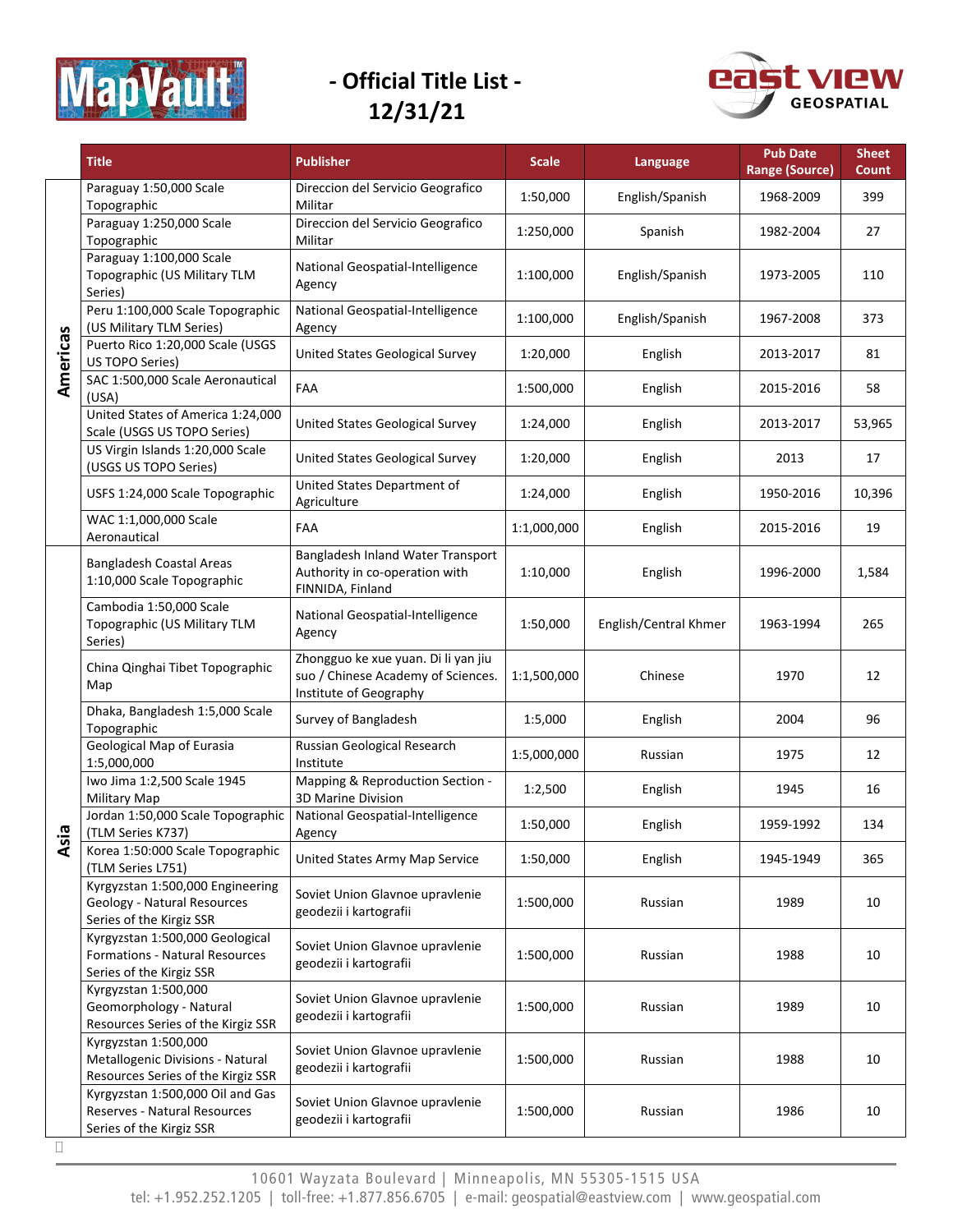



|           | <b>Title</b>                                                                                   | <b>Publisher</b>                                                                                | <b>Scale</b> | Language                | <b>Pub Date</b><br><b>Range (Source)</b> | <b>Sheet</b><br><b>Count</b> |
|-----------|------------------------------------------------------------------------------------------------|-------------------------------------------------------------------------------------------------|--------------|-------------------------|------------------------------------------|------------------------------|
|           | Kyrgyzstan 1:500,000 Recent<br><b>Tectonic - Natural Resources</b><br>Series of the Kirgiz SSR | Soviet Union Glavnoe upravlenie<br>geodezii i kartografii                                       | 1:500,000    | Russian                 | 1988                                     | 10                           |
|           | Laos 1:50,000 Scale Topographic<br>(US Military TLM Series)                                    | National Geospatial-Intelligence<br>Agency                                                      | 1:50,000     | English                 | 1960-1999                                | 324                          |
|           | Laos 1:100,000 Scale Topographic                                                               | Service Geographique d'Etat                                                                     | 1:100,000    | French                  | 1982-1987                                | 175                          |
|           | Laos 1:200,000 Scale Topographic                                                               | Service Geographique d'Etat                                                                     | 1:200,000    | French                  | 1987                                     | 51                           |
| Asia      | Myanmar 1:50,000 Scale<br>Topographic                                                          | East View Geospatial, Inc.                                                                      | 1:50,000     | English                 | 2014                                     | 1,148                        |
|           | North Korea 1:50,000 Scale<br>Topographic                                                      | Kyung-In Publishing Company                                                                     | 1:50,000     | Korean                  | 1978-1991                                | 400                          |
|           | Syria 1:50,000 Scale Topographic                                                               | al-Mu'assasah al-'Ammah lil-<br>Misahah                                                         | 1:50,000     | Arabic                  | 1983-1996                                | 123                          |
|           | Vietnam 1:50,000 Scale<br>Topographic (US Military TLM<br>Series)                              | National Geospatial-Intelligence<br>Agency                                                      | 1:50,000     | English                 | 1957-1994                                | 559                          |
|           | Yemen (PDRY) 1:100,000 Scale<br>Topographic                                                    | Military Survey Department<br>(People's Democratic Republic of<br>Yemen)                        | 1:100,000    | Arabic                  | 1978                                     | 162                          |
|           | Canary Islands 1:25,000 Scale<br>Topographic                                                   | Instituto Geográfico Nacional de<br>Espana                                                      | 1:25,000     | Spanish                 | 2010-2014                                | 82                           |
|           | Chernobyl Radiation Map:<br>Cesium-137 Pollution as of Dec<br>1989                             | Voenno-topograficheskoe<br>upravlenie General'nogo shtaba<br>(Soviet Union)                     | 1:500,000    | Russian                 | 1990                                     | 16                           |
|           | Chernobyl Radiation Map:<br>Strontium-90 Pollution as of Dec<br>1989                           | Voenno-topograficheskoe<br>upravlenie General'nogo shtaba<br>(Soviet Union)                     | 1:500,000    | Russian                 | 1990                                     | 3                            |
|           | Chernobyl Radiation Map:<br>Strontium-90 Pollution as of Dec<br>1990                           | Soviet Union Glavnoe upravlenie<br>geodezii i kartografii                                       | 1:500,000    | Russian                 | 1991                                     | 4                            |
|           | Chornobyl Atomic Electrical<br>Station, Ukraine 1:2,000 Scale<br>Topographic (1987)            | Main Administration of Geodesy<br>and Cartography under the Council<br>of Ministers of the USSR | 1:2,000      | Russian                 | 1987                                     | 3                            |
|           | Chornobyl Atomic Electrical<br>Station, Ukraine 1:5,000 Scale<br>Topographic (1987)            | Main Administration of Geodesy<br>and Cartography under the Council<br>of Ministers of the USSR | 1:5,000      | Russian                 | 1987                                     | 2                            |
| ope<br>Ĕu | Chornobyl, Ukraine 1:5,000 Scale<br>Topographic                                                | Main Administration of Geodesy<br>and Cartography under the Council<br>of Ministers of the USSR | 1:5,000      | Russian                 | 1980                                     | 18                           |
|           | Denmark 1:50,000 Scale<br>Topographic                                                          | Kort- og Matrikelstyrelsen                                                                      | 1:50,000     | Danish/English/German   | 2015                                     | 239                          |
|           | East Germany 1:200,000 Scale<br><b>Topographic Maps</b>                                        | Kombinat Geodäsie und<br>Kartographie                                                           | 1:200,000    | German                  | 1979-1991                                | 34                           |
|           | Finland 1:50,000 Scale<br>Topographic                                                          | Maanmittauslaitos,<br>Lantmateriverket (National Land<br>Survey of Finland)                     | 1:50,000     | Finnish/Swedish/English | 2007                                     | 408                          |
|           | Former Yugoslavia 1:25,000 Scale<br>Topographic Map (exclude Serbia)                           | VGI - Vojnogeografski Institut                                                                  | 1:25,000     | Serbian/Croatian        | 1968-2009                                | 1,393                        |
|           | Former Yugoslavia 1:500,000 Scale<br>Geological                                                | VGI - Vojnogeografski Institut                                                                  | 1:500,000    | Eng./Croatian/Slovenian | 1970                                     | 6                            |
|           | Kyiv (Kiev), Ukraine 1:25,000 Scale<br>Topographic                                             | Main Administration of Geodesy<br>and Cartography under the Council<br>of Ministers of the USSR | 1:25,000     | Russian                 | 1989                                     | 19                           |
|           | Netherlands 1:50,000 Scale<br>Topographic                                                      | Topografische Dienst Kadaster                                                                   | 1:50,000     | Dutch/Flemish           | 2015-2016                                | 112                          |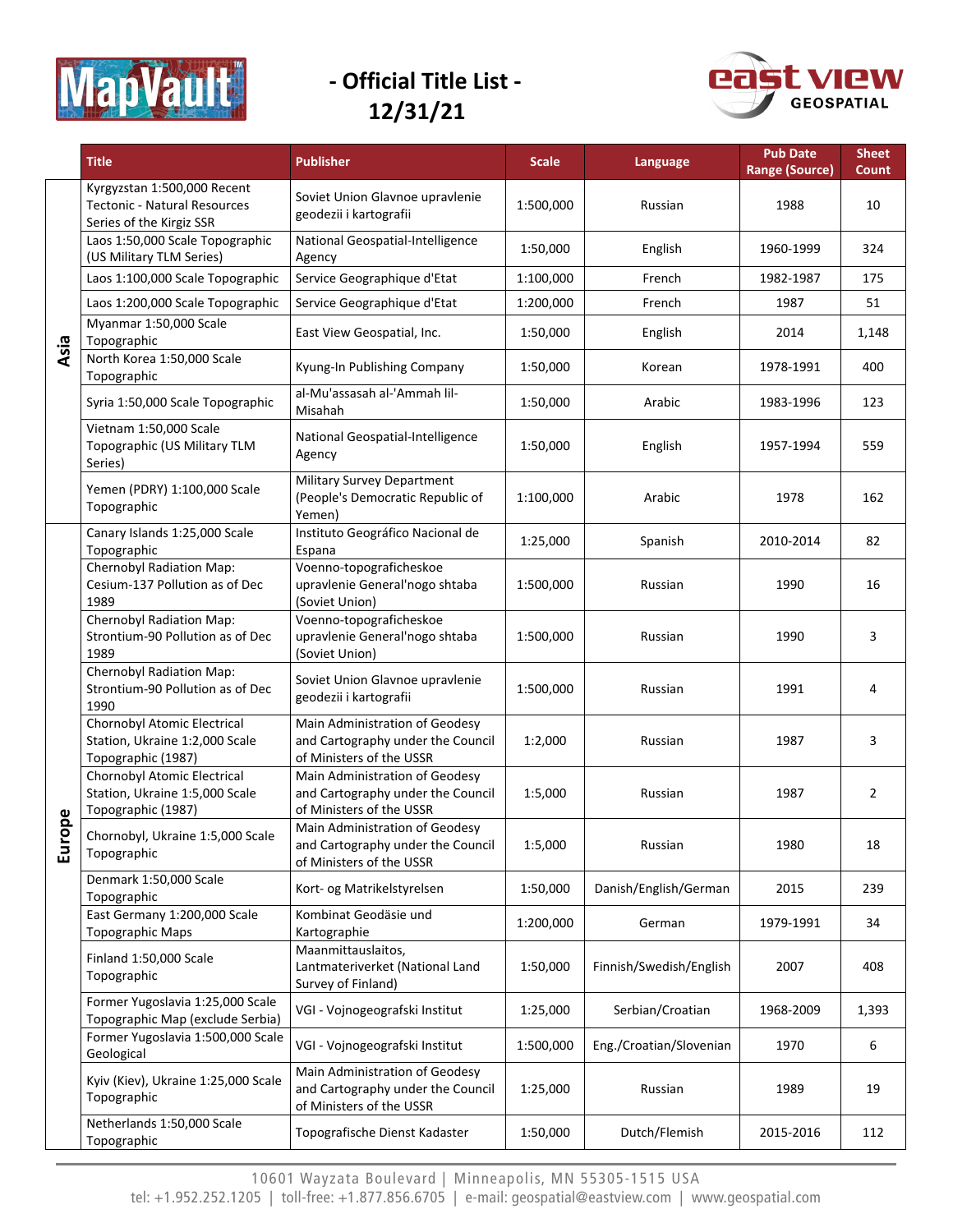



|        | <b>Title</b>                                                                  | <b>Publisher</b>                                                                                | <b>Scale</b> | Language             | <b>Pub Date</b><br><b>Range (Source)</b> | <b>Sheet</b><br>Count |
|--------|-------------------------------------------------------------------------------|-------------------------------------------------------------------------------------------------|--------------|----------------------|------------------------------------------|-----------------------|
|        | Norway 1:50,000 Scale<br>Topographic                                          | Kartverket                                                                                      | 1:50,000     | Norwegian            | 2017                                     | 1,335                 |
|        | Poland 1:50,000 Scale<br>Topographic Maps (M751)                              | United States Army Map Service                                                                  | 1:50,000     | English              | 1952-1956                                | 381                   |
|        | Russia 1:2,500,000 Scale<br><b>Geological Map</b>                             | Russian Geological Research<br>Institute                                                        | 1:2,500,000  | Russian/English      | 2012                                     | 1                     |
| Europe | Sevastopol, Ukraine 1:2,000 Scale<br>Topographic                              | Main Administration of Geodesy<br>and Cartography under the Council<br>of Ministers of the USSR | 1:2,000      | Russian              | 1984                                     | 144                   |
|        | Sevastopol, Ukraine 1:5,000 Scale<br>Topographic                              | Main Administration of Geodesy<br>and Cartography under the Council<br>of Ministers of the USSR | 1:5,000      | Russian              | 1990                                     | 41                    |
|        | Slovenia 1:50,000 Scale<br>Topographic                                        | Republiska geodetska uprava                                                                     | 1:50,000     | Slovenian            | 2006-2016                                | 58                    |
|        | Spain 1:25,000 Scale Topographic                                              | Instituto Geográfico Nacional de<br>Espana                                                      | 1:25,000     | Spanish              | 1984-2016                                | 4,035                 |
|        | Spain 1:100,000 Scale Topographic                                             | Servicio Geográfico del Ejército                                                                | 1:100,000    | Spanish              | 1966-2007                                | 291                   |
|        | Ukraine 1:200,000 Scale Soil                                                  | Ukrzemproekt                                                                                    | 1:200,000    | Ukrainian            | 1960-1977                                | 143                   |
|        | Ukraine 1:200,000 Scale<br>Topographic                                        | <b>State Scientific and Production</b><br>Enterprise "Kartographia"                             | 1:200,000    | Russian or Ukrainian | 1988-2014                                | 93                    |
|        | Admiralty Islands 1:25,000 Scale<br>Topographic (Series T893)                 | United States Army Map Service                                                                  | 1:25,000     | English              | 1957-1959                                | 2,120                 |
|        | American Samoa 1:24,000 Scale<br>Topographic (USGS)                           | United States Geological Survey                                                                 | 1:24,000     | English              | 2004                                     | 4                     |
|        | Cook Islands 1:25,000 to 1:50,000<br>Scale Topographic                        | Land Information New Zealand                                                                    | Varies       | English              | 2014                                     | 15                    |
|        | East Timor 1:25,000 Scale                                                     | Bakosurtanal, Jakarta Indonesia                                                                 | 1:25,000     | Indonesian           | 1993-2001                                | 119                   |
|        | <b>Federated States of Micronesia</b><br>1:25,000 Scale Topographic<br>(USGS) | United States Geological Survey                                                                 | 1:25,000     | English              | 1996-2001                                | 15                    |
|        | Fiji 1:50,000 Scale Topographic                                               | Fiji Department of Lands and<br>Survey                                                          | 1:50,000     | English              | 1985-2004                                | 94                    |
|        | Guam 1:24,000 Scale Topographic<br>(USGS)                                     | <b>United States Geological Survey</b>                                                          | 1:24,000     | English              | 2000                                     | 9                     |
|        | New Ireland 1:50,000 Scale<br>Topographic (Series T795)                       | Royal Australian Survey Corps                                                                   | 1:50,000     | English              | 1963-1966                                | 24                    |
| Pacif  | New Zealand Topo50 1:50,000<br>Scale Topographic                              | Land Information New Zealand                                                                    | 1:50,000     | English              | 2009-2017                                | 464                   |
|        | New Zealand Topo250 1:250,000<br>Scale Topographic                            | Land Information New Zealand                                                                    | 1:250,000    | English              | 2014-2017                                | 31                    |
|        | Niue 1:50,000 Scale Topographic                                               | Land Information New Zealand                                                                    | 1:50,000     | English              | 2014                                     | 1                     |
|        | Northern Mariana Islands<br>1:25,000 Scale Topographic<br>(USGS)              | United States Geological Survey                                                                 | 1:25,000     | English              | 2001                                     | 3                     |
|        | Papua New Guinea 1:10,000 Scale<br>Topographic (Series T881)                  | Government of Australia                                                                         | 1:10,000     | English              | 2010-2011                                | 99                    |
|        | Papua New Guinea 1:100,000<br>Scale Topographic                               | <b>National Mapping Bureau</b>                                                                  | 1:200,000    | English              | 1969-2001                                | 281                   |
|        | Papua New Guinea 1:250,000<br>Scale JOG                                       | Royal Australian Survey Corps                                                                   | 1:250,000    | English              | 1975-1989                                | 80                    |
|        | Queensland 1:25,000 Scale<br>Topographic                                      | Department of Natural Resources<br>and Mines                                                    | 1:25,000     | English              | 2015-2017                                | 10,227                |
|        | Queensland 1:50,000 Scale<br>Topographic                                      | Department of Natural Resources<br>and Mines                                                    | 1:50,000     | English              | 2015-2017                                | 2,651                 |